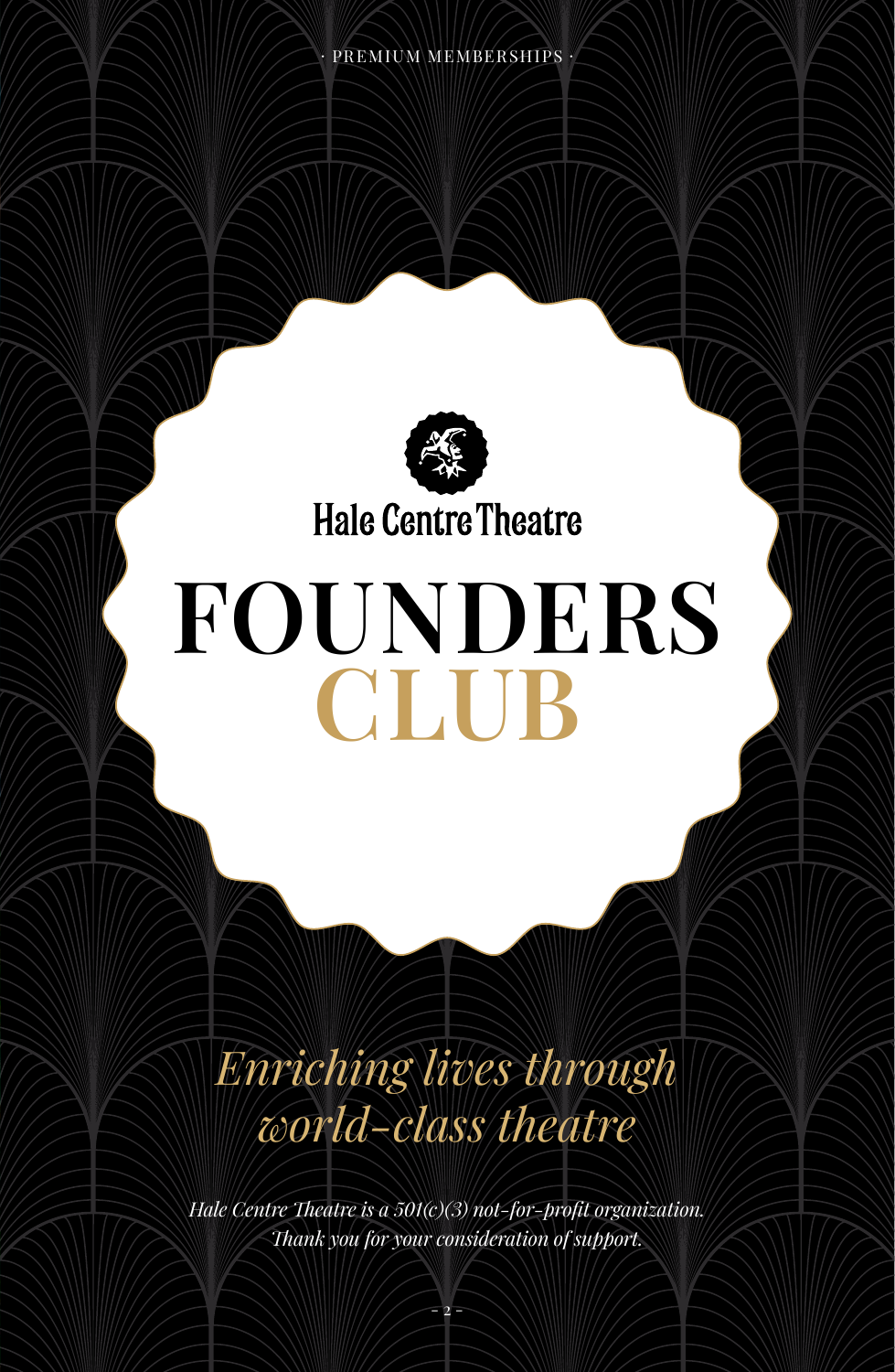## Platinum Membership



#### **EXPERIENCE INCLUDES:**

- 1 year exclusive membership in the Founders Club (priority status based on membership level and tenure)
- 12 Founders Club season tickets with themed dinners (\$200 each for additional tickets - 12 max)
- 80 gift tickets to current season with VIP concession vouchers
- 2 complimentary Founders Club trip invitations travel with HCT executives and other club members (previous destinations include New York City and London)
- 3 complimentary hosting room reservations (based on availability)
- Invitations to exclusive member appreciation events

#### **ACKNOWLEDGEMENT OPTIONS FOR 1 SEASON** *(All Productions)***:**

**OR** 

#### **TRADITIONAL**

- Premiere acknowledgement in programs
- Logo on I-15 marquee
- Logo on in-house acknowledgments and website
- Logo in programs
- Spoken pre-show acknowledgement
- Name mentioned on 'on-hold' messages

#### **EDUCATION, DIVERSITY & OUTREACH PROGRAM**

- Logo on HCT website
- Logo on program assets ie. outreach handouts, giveaways, etc.
- Logo acknowledgement at outreach events
- Spoken acknowledgement at outreach events
- Logo in programs (full season)
- 2 co-branded social media recognition posts

*Restrictions apply*

#### **ANNUAL GIVING LEVEL:**

- 1-year commitment \$100,000
- 3-year commitment \$95,000

*Relationship Opportunities Almost Infinite*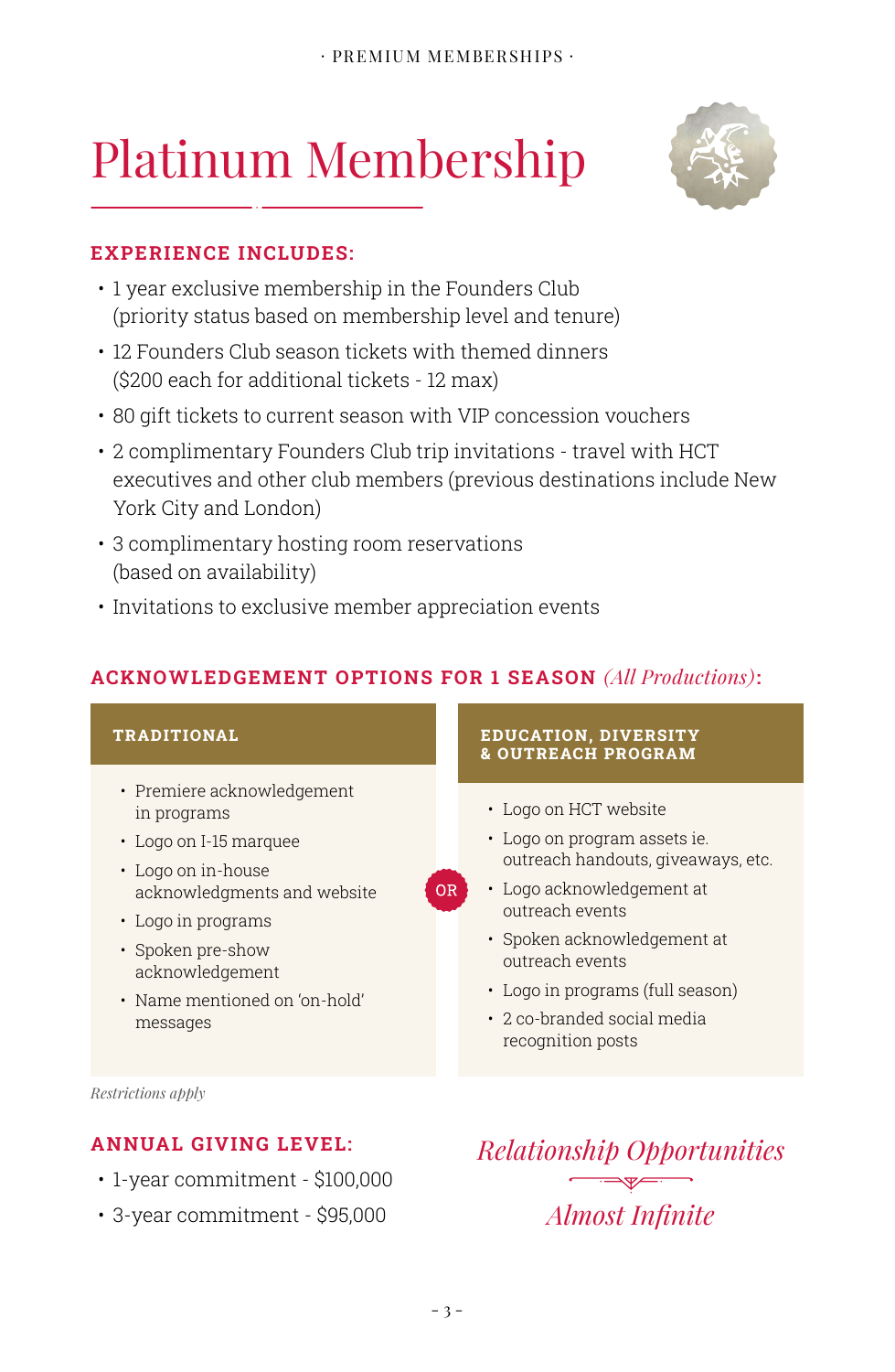## Gold Membership



- 1 year exclusive membership in the Founders Club (priority status based on membership level and tenure)
- 8 Founders Club season tickets with themed dinners (\$200 each ticket for additional tickets - 8 max)
- 16 gift tickets for current season with VIP concession vouchers
- 2 Founders Club trip invitations travel with HCT executives and other club members (previous destinations include New York City and London)

**OR** 

- Invitations to exclusive member appreciation events
- 2 complimentary hosting room reservations (based on availability)

#### **ACKNOWLEDGEMENT OPTIONS FOR 2 PRODUCTIONS:**

#### **TRADITIONAL**

- Premiere acknowledgement in programs
- Logo on I-15 marquee
- Logo on in-house acknowledgments and website
- Logo in programs (full season)
- Spoken pre-show acknowledgement
- Name mentioned on 'on-hold' messages

#### **EDUCATION, DIVERSITY & OUTREACH PROGRAM**

- Logo on HCT website
- Logo on program assets ie. outreach handouts, giveaways, etc.
- Logo acknowledgement at outreach events
- Spoken acknowledgement at outreach events
- Logo in programs (full season)

*Restrictions apply*

#### **ANNUAL GIVING LEVEL:**

- 1-year commitment \$40,000
- 3-year commitment \$37,000

*Client Satisfaction Off the Charts*

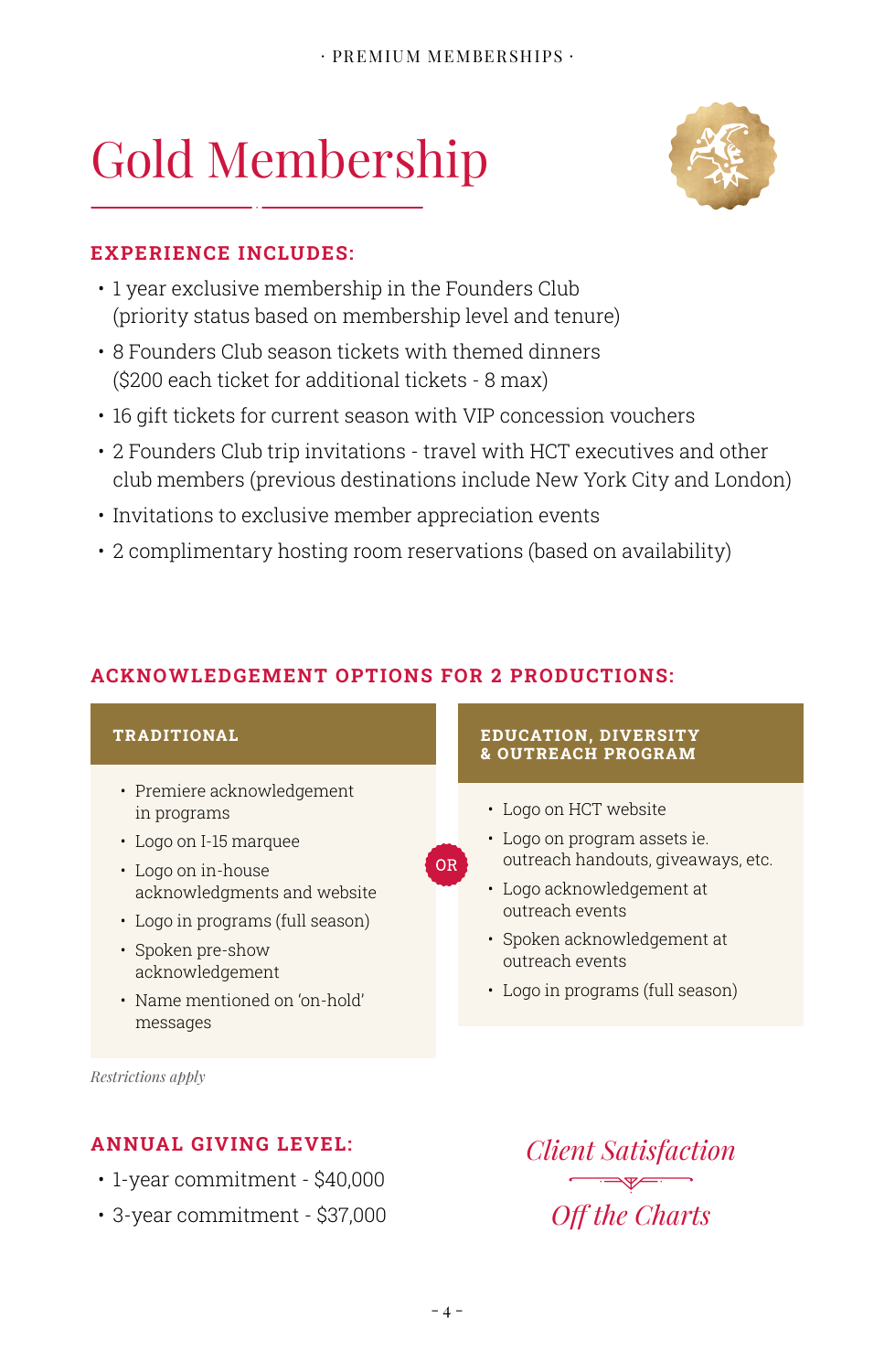### Silver Membership



- 1 year exclusive membership in the Founders Club priority status based on membership level and tenure)
- 8 Founders Club season tickets with themed dinners (\$200 each for additional tickets - 8 max)
- 16 gift tickets for current season with VIP concession vouchers
- 2 Founders Club trip invitations travel with HCT executives and other club members (previous destinations include New York City and London)
- 1 complimentary hosting room reservation (based on availability)
- Invitations to exclusive member appreciation events

#### **ACKNOWLEDGEMENT OPTIONS FOR 1 PRODUCTION:**

#### **TRADITIONAL EDUCATION, DIVERSITY & OUTREACH PROGRAM**• Premiere acknowledgement • Logo on HCT website in programs • Logo on program assets ie. • Logo on in-house **OR** outreach handouts, giveaways, etc. acknowledgments and website • Logo acknowledgement at • Logo in program outreach events • Spoken pre-show • Spoken acknowledgement at acknowledgement outreach events

*Restrictions apply*

#### **ANNUAL GIVING LEVEL:**

- 1-year commitment \$20,000
- 3-year commitment \$18,000

*Family Time Priceless*